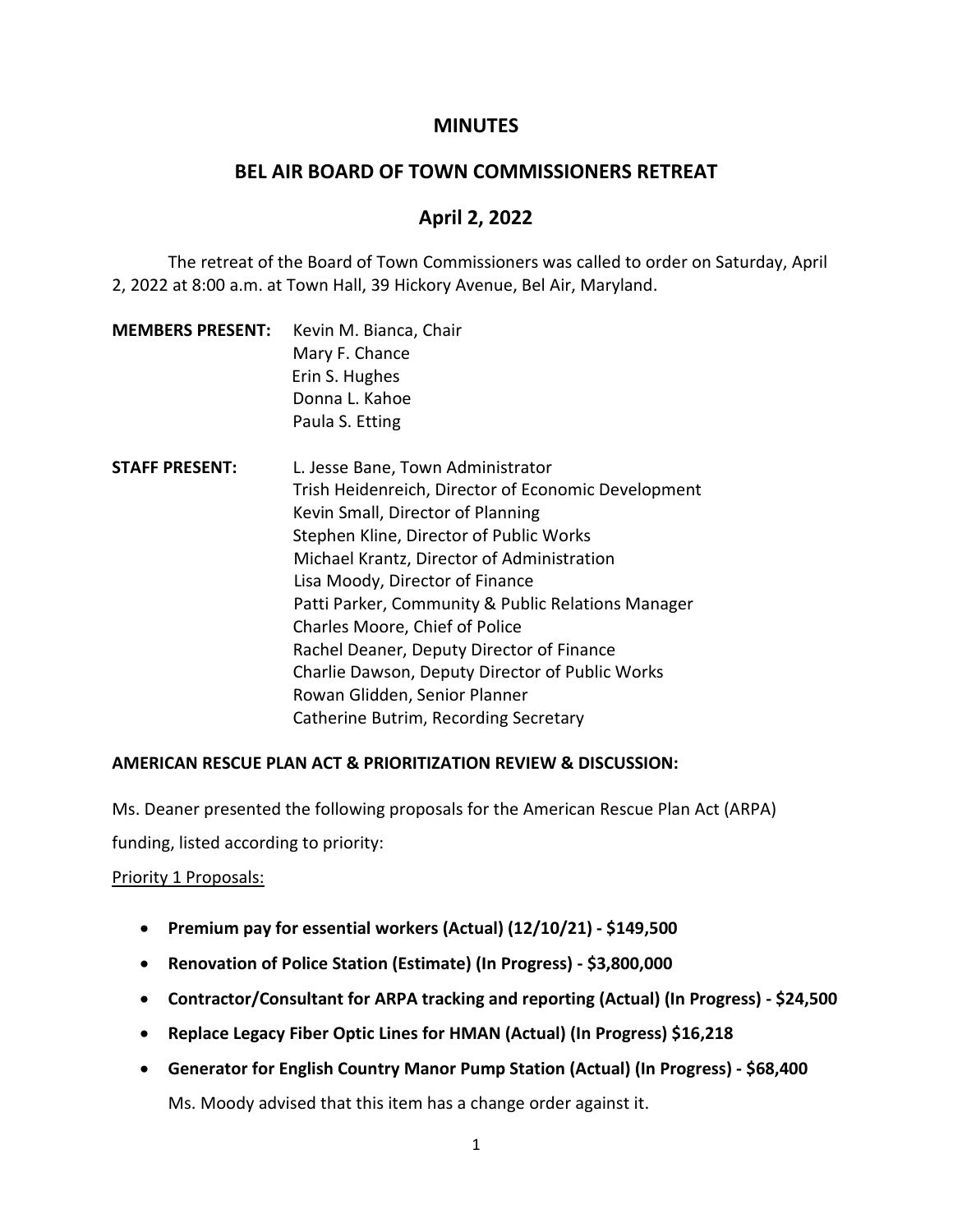- **Wireless access points and wireless controller nearing end of life (FY23) - \$10,800**
- **Improvements to Homestead Park (Estimate) (FY23) - \$165,000**

Mr. Small advised that this amount is being added to the existing grant based on a cost estimate.

- **Improve Courtland Street between Bond and Main (Phase 2-\$100K from State; PY encumbrance-\$124,949) (FY23) - \$175,261**
- **Improve security at DPW/Planning Building (FY23) - \$35,000**
- **Patrol vehicle replacements (FY23) - \$120,000**
- **DPW vehicle replacements (FY23) - \$442,580**
- **Patrol vehicle replacements (FY24) - \$126,000**
- **DPW vehicle replacements (FY24) - \$405,000**
- **Patrol vehicle replacements (FY25) - \$132,300**
- **DPW vehicle replacements (FY25) - \$325,000**
- **Gordon Street Sidewalk (FY23) - \$70,000**

Mr. Kline advised that this item is a sidewalk addition requested by the community due to speeding on Gordon Street. He advised that there are some right-of-way issues. A sidewalk will be built from Williams Street up to Atwood Road, and a small section will connect Gordon Street to Catherine, along Atwood. Mr. Kline advised that the cost may need to be adjusted due to inflation.

### • **HVAC for Public Works & Planning Facility (FY23) - \$110,000**

Mr. Kline advised that this is a new request that would help improve the air quality at the DPW facility, particularly in the shop area.

- **2 Mini Split HVAC Units in Lower-Level Classrooms (Armory) (FY23) - \$25,000** Mr. Kline advised that also is an air quality issue, and the plan is to eventually do away with the large steam boiler in the basement. There is no air conditioning in the lower units of the facility, and the heat is not dependable.
- **Replace rooftop HVAC system at DWP & Planning Facility (FY23) - \$35,000**
- **WW collection system rehab and replacement projects (FY23/24) - \$951,208**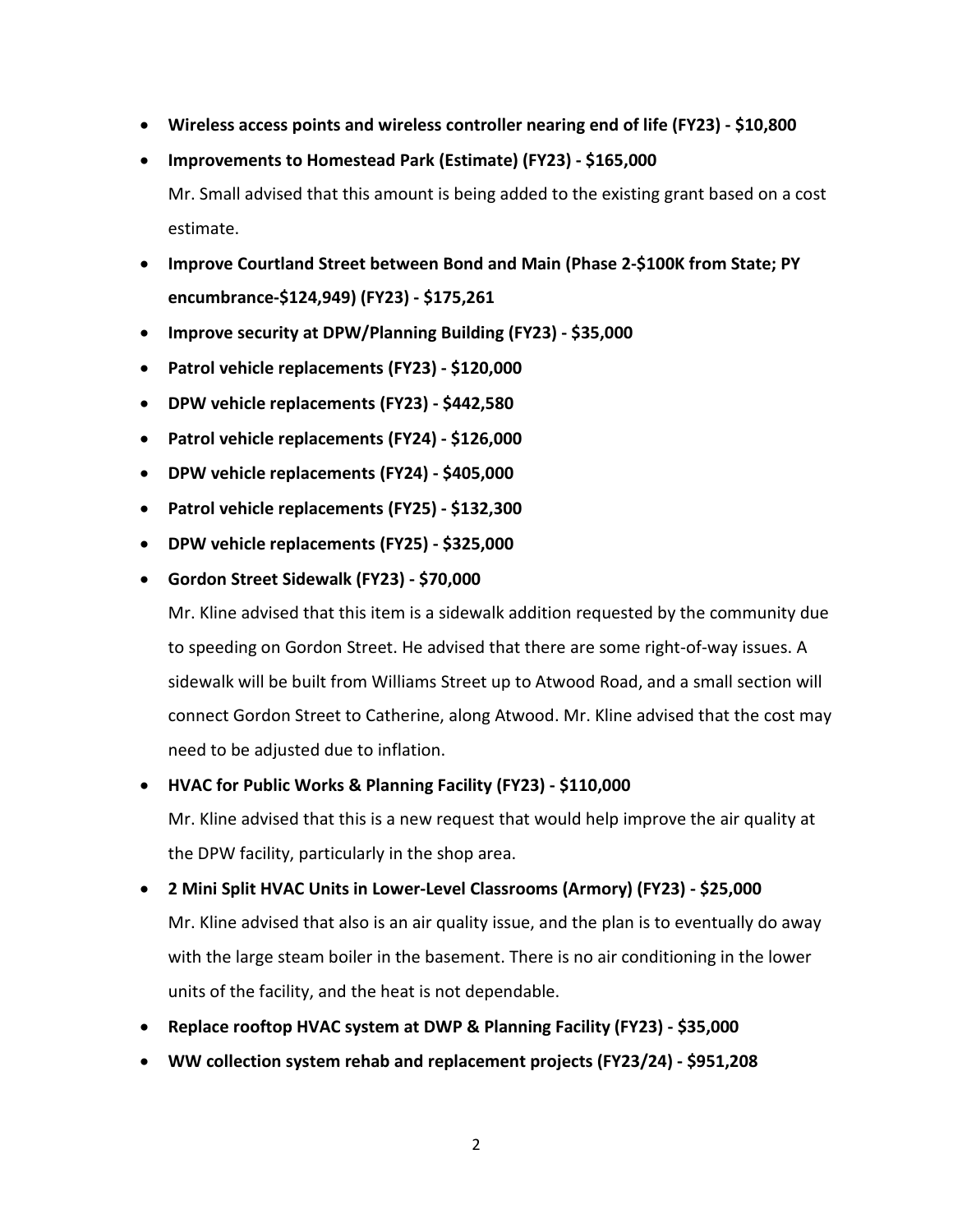Mr. Kline advised that this item includes two (2) pump station upgrades, but there also are many linear feet of clay terra cotta sanitary sewer pipes running through the streets that are about 50 years old and beginning to crack.

• **New playground surfaces for Shamrock Park (FY23) - \$190,000** Mr. Small advised that the new surface would solve the problem of mulch from the

playground ending up in the stream after bad storms. The new surface also is handicapped accessible and does not grow weeds.

- **Upgrades to Thomas Street & George Street (Ph. 1-Thomas St. \$600K) (Ph. 2-George St. \$110K) (Ph. 3-Commercial Bond/Hays & Thomas St. \$280K) - \$1,000,000** Mr. Small advised that Phase 1 in particular will be a great benefit to Howard Park because it will allow a pedestrian access from Plumtree Park to what will be a future trail to connect with the Ma & Pa Trail.
- **Comfort Station at Williams Street trail head, Ma & Pa Trail (MOU with HC) - \$250,000** Mr. Bane advised that members of the community surrounding the Ma & Pa Trail are not happy with the port-a-pots located there, and he is in negotiation with Harford County to have the County replace the port-a-pots with a comfort station. Mr. Bane advised that amenities are much greater with a comfort station, including a timer to close it from dusk to dawn. A grinder will need to be attached to the facility. Mr. Bane advised that he would like to complete this project in the next fiscal year.
- **One-time funding-BAVFC (FY23) - \$7,979**
- **One-time funding-BARC (FY23) - \$17,595**
- **One-time funding-Alliance (FY23) - \$6,500**

Ms. Moody advised that the three (3) items above are one-time expenditures, and the Town must have conversations with the above organizations to determine how they will spend this funding.

# • **Improvements to Bond St. curbs and sidewalks (State Road)**

Mr. Kline advised that the Appearance and Beautification Committee (ABC) will discuss and try to find a funding source for electricity on street lights so the Town would have the ability to have receptacles on light poles for things such as Christmas lights.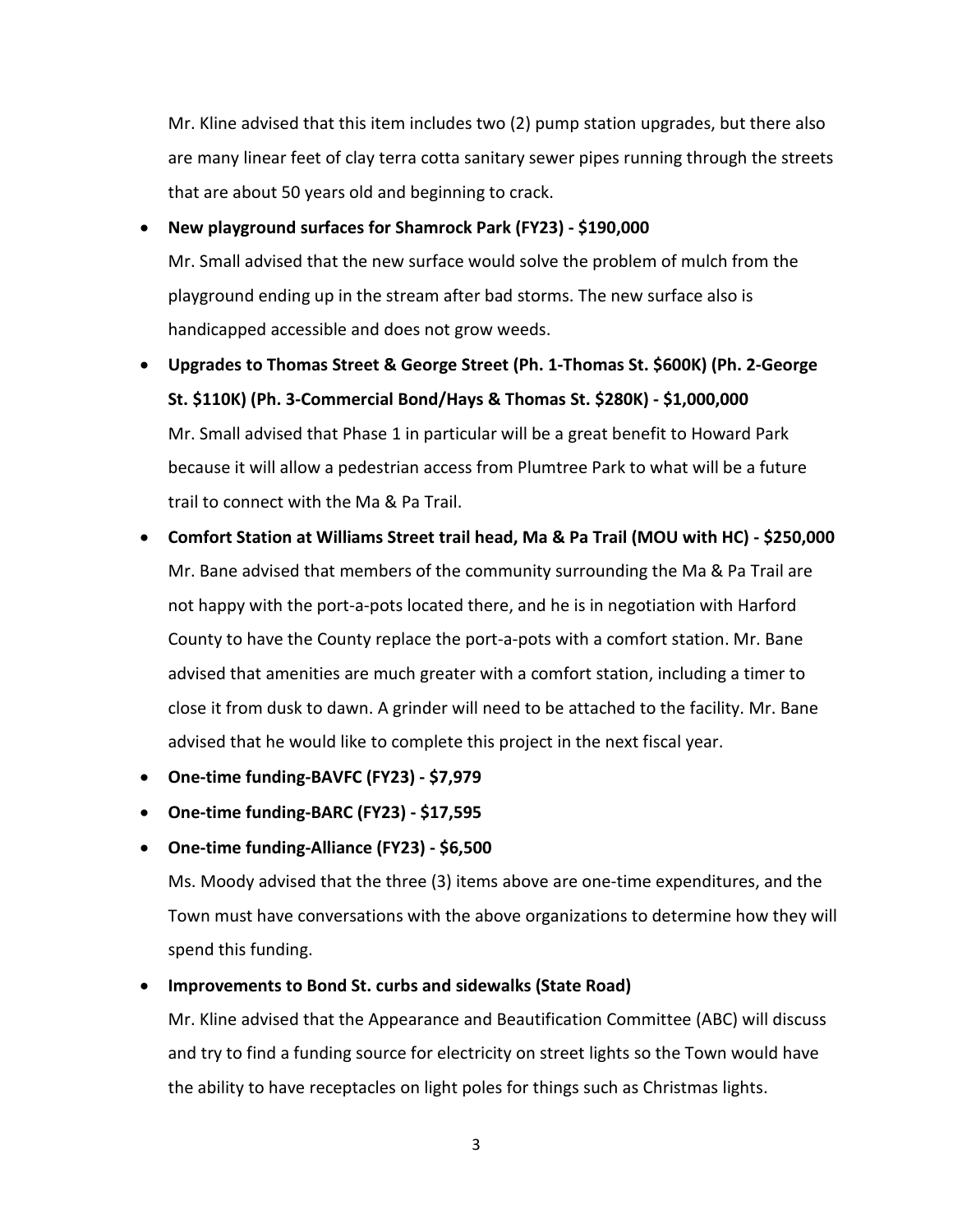• **Research stormwater issues in neighborhoods-investigate flooding in residential areas** As there are stormwater management funds in reserve, Ms. Moody advised that this item be stricken from this worksheet.

### Priority 2 Proposals:

• **Improvements to Burns Alley "Back Door Main Street" (pedestrian mall/eng./construction) - \$500,000** Mr. Small advised that this funding would be for the engineering and construction.

• **New playground surfaces for Plumtree Park - \$300,000** Mr. Bianca suggested that the Town choose pieces of playground equipment and ask the community in a survey to choose which they would like to have installed.

# • **Install a low-maintenance filtering system at Chesapeake Sensory Playground - \$80,000**

Mr. Small advised that the water is not recirculating now because it is very expensive to implement a system to sanitize the water. He advised that this item needs more study to determine what the Town spends for water versus what the Town would spend to recirculate the water. Mr. Kline advised that there is liability in installing a treatment plant with chemicals for recirculating the water.

• **Design and construct a storm drain leading from Office/Main Street properties to outfall at Bond Street - \$170,000**

Mr. Small advised that the idea is to take some of the water that is sitting on the surface and infiltrating into the soil and into some basements and deliver it straight to a storm drain.

# • **Install a fitness system (or series of stations) targeted to seniors - \$100,000**

Mr. Small advised that the right locations need to be found because many times these systems are installed and then rarely used. Ms. Etting advised that she is rethinking this item because these fitness systems are so often underutilized.

# Priority 3 Proposals: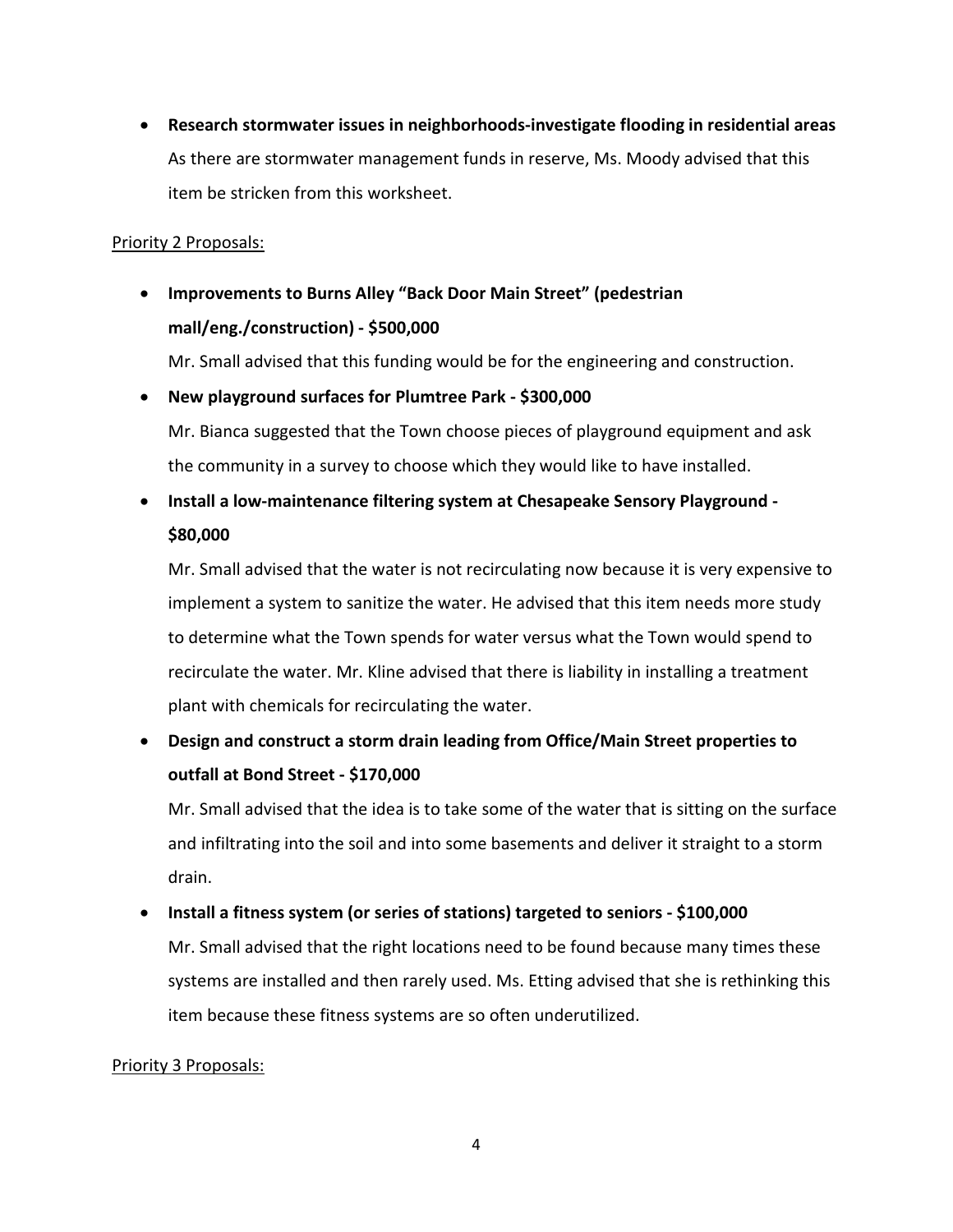#### • **Placer .AI License for tracking COVID impact on businesses - \$11,000**

Ms. Heidenreich advised that this is a one-time license with a one-year commitment for a geofencing tool that will track consumer activity and track businesses that did not do well during the pandemic. She advised that this would be a tool to provide data when applying for State funding. Ms. Heidenreich advised that this tool will provide population tracking for the Town's parks as well. Mr. Dawson advised that Ms. Heidenreich check if the GIS system currently used by the Town would provide these tools.

# • **Purchase property located in the floodplain (332 Baltimore Pike) (90/10-CPP/DNR) - \$150,000**

Mr. Small advised that there are two (2) properties next to Plumtree Run. The Town would like to purchase the one that was the nail salon (which is entirely in the floodplain) and create a buffer from the car wash and then later create a walking link between George Street and Baltimore Pike.

Ms. Deaner advised that the Town will need to announce when it will use ARPA funding for any projects.

Mr. Bianca advised that he would like to meet with Mr. Small and Mr. Kline on Monday to discuss some other options for playground equipment that would give some funding back to the ARPA pool for another use. The Commissioners agreed to strike the installation of fitness systems from the worksheet. The Commissioners agreed that upgrades to Thomas Street should be a priority and that purchasing property in the floodplain on Baltimore Pike should be a higher priority.

#### **ZONING MATTERS:**

#### **Discuss Parking Requirements for Development**

Mr. Small presented a package with information regarding the parking requirements for development. He advised that parking spaces must be a standard of 9 feet by 18 feet. Handicapped spaces must meet the Americans with Disabilities Act (ADA), which is federally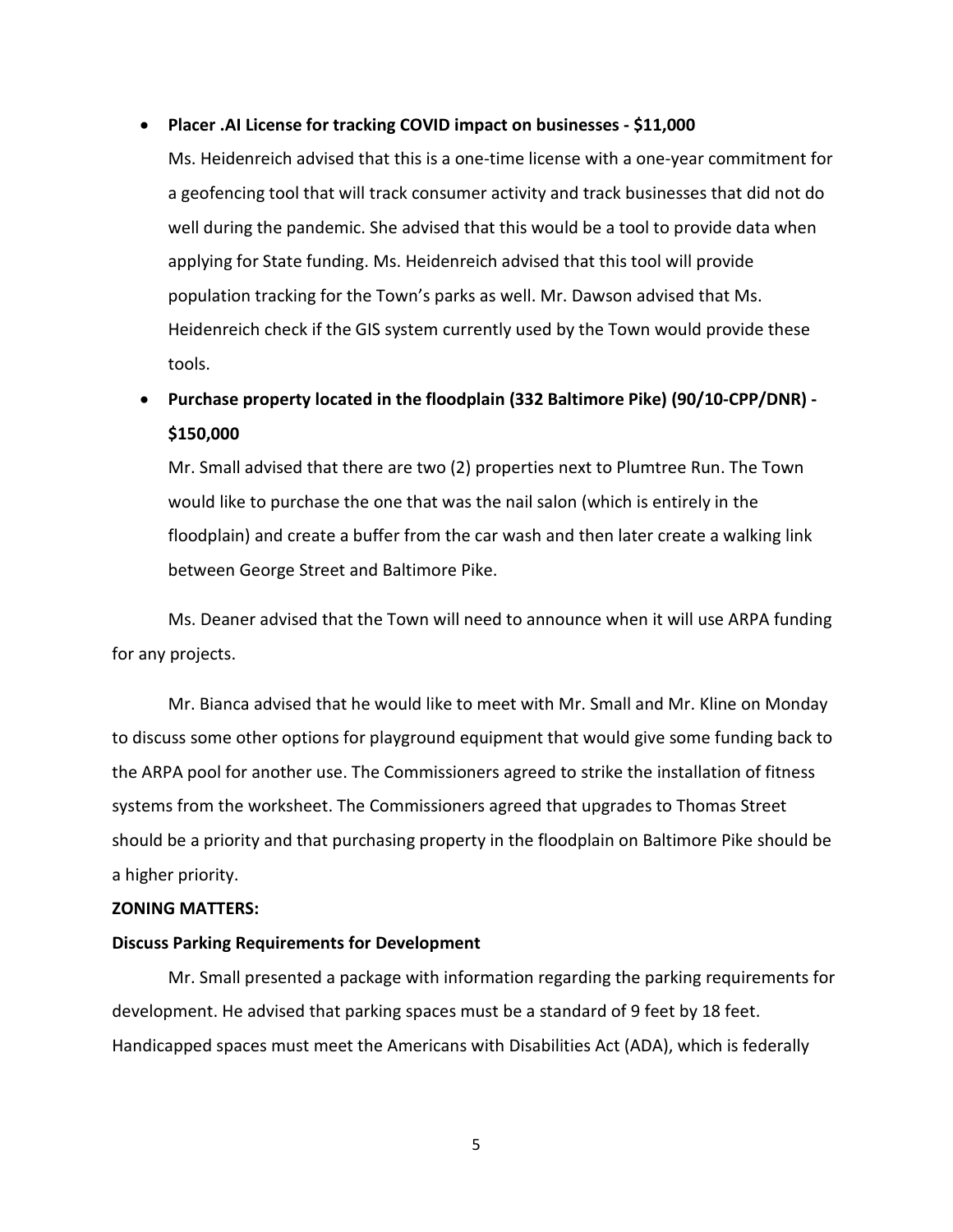mandated. Parking is not permitted in specific zones. In addition, there are stormwater management, landscape, lighting, and access requirements among other elements.

- The B-2 District does not require parking for retail or service uses unless the requirement goes over 50 spaces.
- Parking alternatives with Planning Commission approval:
	- 1. Properties in the B-2 may provide some or all required spaces offsite (within 500 feet), which can be accomplished with a lease with the parking garage or a lease with a property owner.
	- 2. Properties in the B-2 and B-3A may provide 50 percent of the parking offsite (within 500 feet).
	- 3. Parking may be shared with adjacent uses (within 500 feet) provided use of the spaces do not conflict.
	- 4. A fee-in-lieu of parking may be provided in the B-2, B-2A and B-3A. The cost is \$2,400.00 per space.
- There is a provision that allows the Board of Appeals to waive or reduce parking requirements if certain criteria are met.
- Accessory uses that do not operate more than six (6) months of the year are not required to provide parking.
- Temporary uses are not required to provide parking unless the Zoning Administrator requires it based on the proposed temporary use.
- Parking lots less than 15 spaces are not required to provide a hard surface unless it is for handicapped parking.
- Parking may be provided in a residentially zoned property for an adjacent commercial use with Board of Appeals approval.
- Parking on grass is prohibited (unless it is approved by the Town—pervious pavers).
- Commercial vehicles are not permitted in a residential neighborhood (unless part of an active construction project).
- Recreational vehicles/trailers are not permitted at a residence longer than seven (7) days. Storage of an RV/trailer may only be inside or rear yards.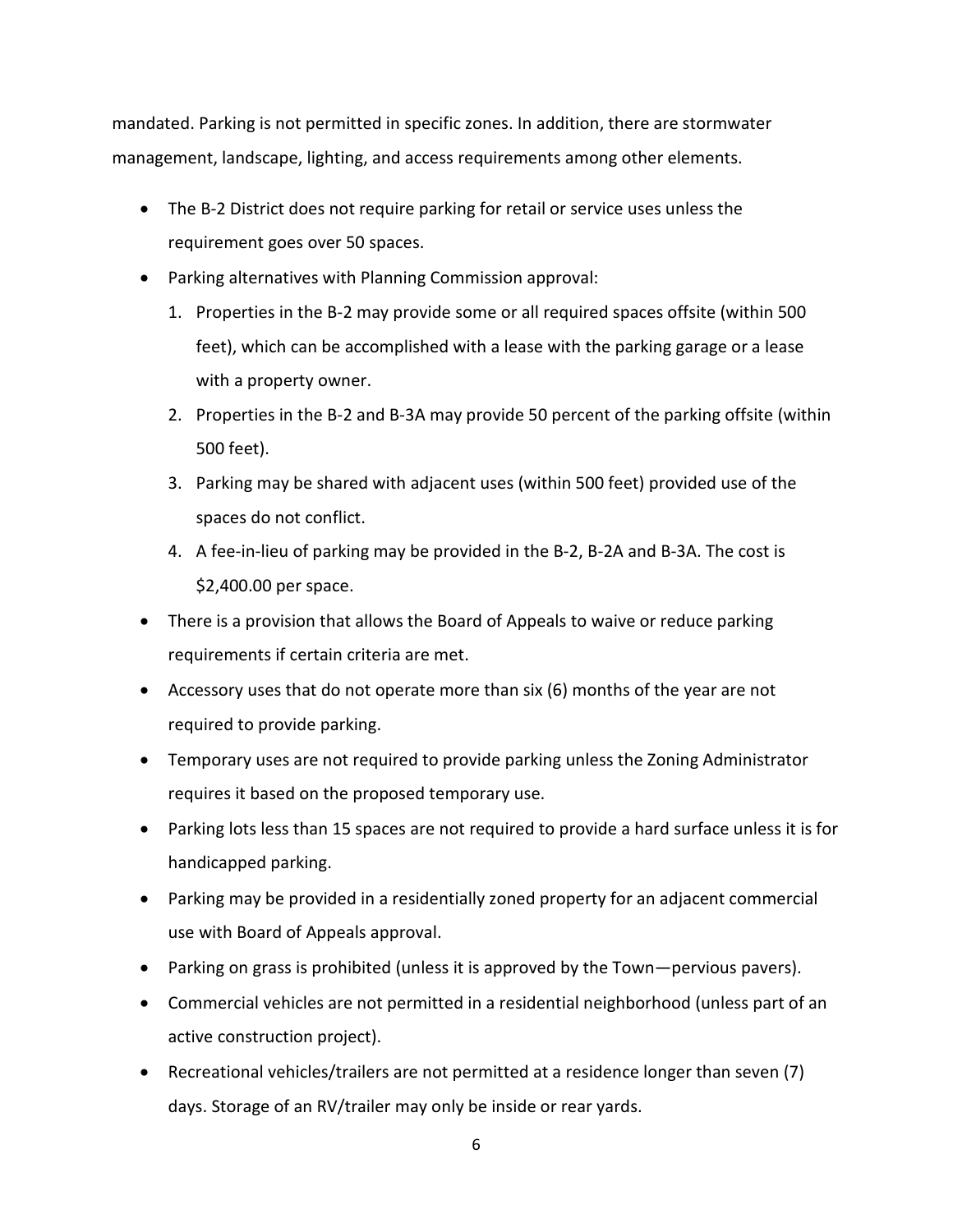Mr. Small presented the existing Town Code and calculations for Residential, Retail/Service, and Institutional/Industrial parking requirements. He advised that the requirement of 4 spaces/1,000 sf for a Shopping Center is low as the County requires 5 spaces/1,000 sf. Mr. Small advised that the Town is considering limiting the number of restaurants in a Shopping Center to a certain percentage to prevent the problems that arise in parking when a Shopping Center contains many of the same uses. Mr. Small advised that the Town calculates outdoor spaces by seat. He advised that the Town is considering reducing the number of spaces for retail services due to the impact of COVID.

Mr. Small advised that the Town would like to complete a Parking Study as the last Parking Study was completed in 2010. Ms. Parker noted that the Parking Study might be an appropriate use of ARPA funding.

Mr. Small advised that more entities are interested in putting in spaces with electric vehicle charging stations, but the Town will have to consider the issue of ticketing vehicles that are not electric if they are parked at a charging station.

#### **Review and Discuss Height Restrictions**

Mr. Small presented some background on building heights. Building height has changed over the last 10 years. For many years, buildings were regulated based on height and stories, whichever was less. In 2017, the Town removed the limitation on the number of floors, effectively adding a story to the B-2, B-2A, B-3, B-3A and M-1.

Mr. Small advised that the Town also added a 10 percent building height bonus for buildings that provide structured parking. Building height is measured from the average contact grade along the perimeter of the building to the roof; if the roof is sloped, then halfway between the eave and the ridge. Elevator towers, parapet walls, antennas, steeples, and other architectural fenestrations are not part of the calculation. A developer can receive a variance from building height based on the property, neighborhood, and its characteristics.

Mr. Small advised that to assist a developer in making the most of the property, the Town has reduced setbacks across the board. In several cases, there is no setback at all. Other things that impact yield are stormwater management, reforestation, and open space. Forest area and open spaces have options to pay a fee-in-lieu.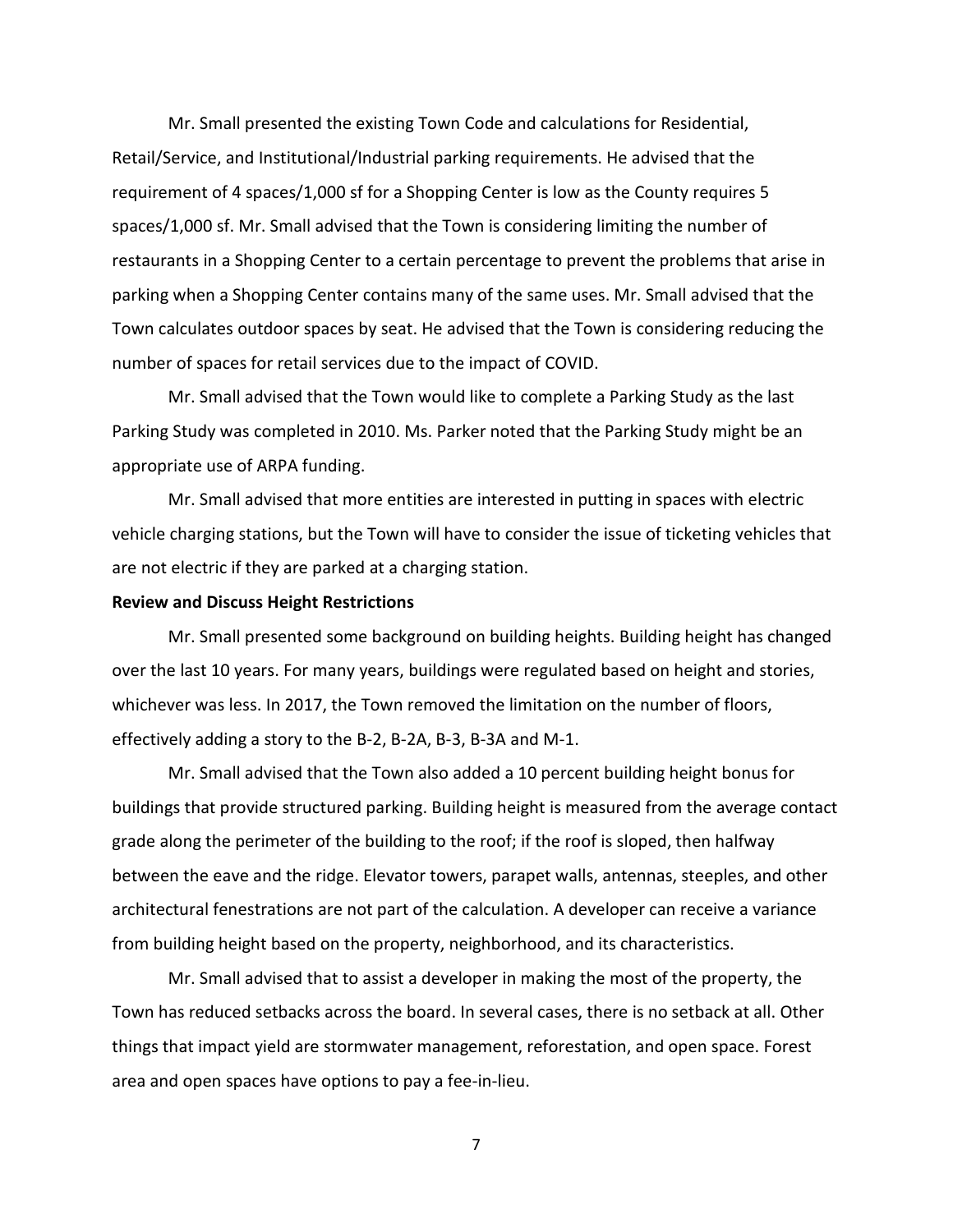#### **Review and Discuss MacPhail Road Connection**

Mr. Small advised that he and Mr. Glidden had a conversation with some of the staff at Homestead-Wakefield, and they agreed in principle with what the Town has proposed; but that will be decided at the Planning Commission meeting on April 7.

#### **PEDESTRIAN SAFETY:**

Chief Moore presented a PowerPoint regarding Pedestrian and Traffic Safety. He noted that complaints are tracked on a spreadsheet by Keith Smithson, Traffic Safety Officer, including the number of enforcement hours. When officers have some spare time, they also will "Take 30" and do some enforcement in that area.

Mr. Small advised that when a citizen wants to have a traffic calming device put in a certain area, he or she must propose it; and if the Town determines that the request is actionable, the Police Department will collect measurable data, and a points system will determine whether a traffic calming device is appropriate.

Chief Moore advised that there is a disparity between perception and reality regarding speeding on Main Street.

Chief Moore advised that, according to traffic laws, cars do not have to stop when a pedestrian is at a non-signaled crosswalk. The pedestrian is obligated to wait until it is safe to step out into the crosswalk. Vehicles in both lanes are required to stop when a pedestrian is within the crosswalk.

Ms. Etting inquired if the signs that post a vehicle's speed also count the number of vehicles that pass though. Chief Moore advised that they do count the number of vehicles.

Mr. Glidden advised that he has had several calls about the crosswalk signal not working at Rock Spring Road. Chief Moore advised that he has personally tested the crosswalk signal eight or nine times, and it has worked every time.

Mr. Small advised that he has sent a request to SHA to have "Ped Xing" pavement markings put in the road.

Chief Moore advised that Officer Smithson has broken down the Town into five sectors, for traffic enforcement purposes. The officers do stop many cars on Main Street.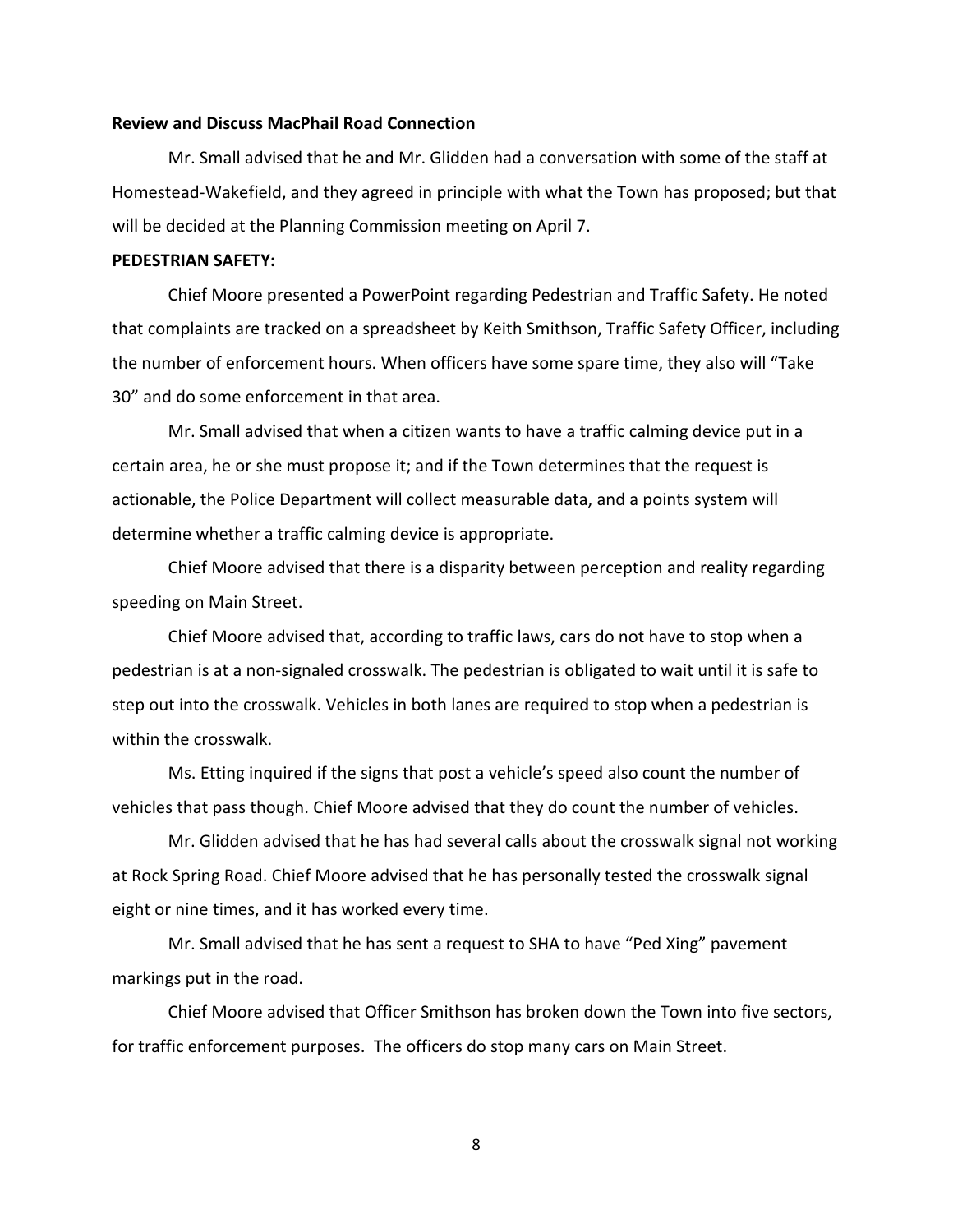Chief Moore advised that the Police Department has received \$6,000.00 from the Maryland Highway Safety Office (MHSO), and \$2,000.00 each has been funded for pedestrian enforcement, traffic enforcement and distracted driving.

Chief Moore advised that special attention is placed on improper parking (12 inches from the curb).

Ms. Kahoe inquired if colorful "Ped Xing" markings could be used at crosswalks. Chief Moore advised that the State looks at those markings as a distraction.

Chief Moore advised that since October 2021, three (3) pedestrians have been cited for jaywalking, and four (4) drivers were cited for not stopping at crosswalks.

Chief Moore advised that Officer Graziano recently monitored Lee Street at Main for several mornings, and there were no violations.

Mr. Bianca inquired what the Town Board can do to support the Police Department and Town staff to promote pedestrian and traffic safety. Chief Moore advised that a "nuclear signal" should be at Independent Brewing and Office Street.

Mr. Kline advised that the best time for enforcement is when the Courthouse closes at the end of the day.

Chief Moore advised that Linwood Avenue and Main Street traffic concerns appear to be originating from school staff. In September 2018, concerns about "close calls" were reported originally from the Bel Air Middle School principal. Patrols and SROs are directed to perform enforcement and crossing assistance. In January 2022, there were concerns from school personnel for "close calls" and requests for pedestrian crossing. "Take 30s" and the Traffic Safety Officer have been utilized.

Chief Moore advised that the Police Department has had to direct resources to the Route 24 corridor for shoplifting complaints and traffic violations. He advised that the Police Department has a 52 percent closure rate on shoplifting complaints.

Chief Moore advised that parking at St. Margaret's obstructs the views at Hickory Avenue and Lee Way. He advised that the Har-co sign obstructs the view on the other side of Hickory.

Chief Moore advised that there were five (5) arrests on St. Patrick's Day.